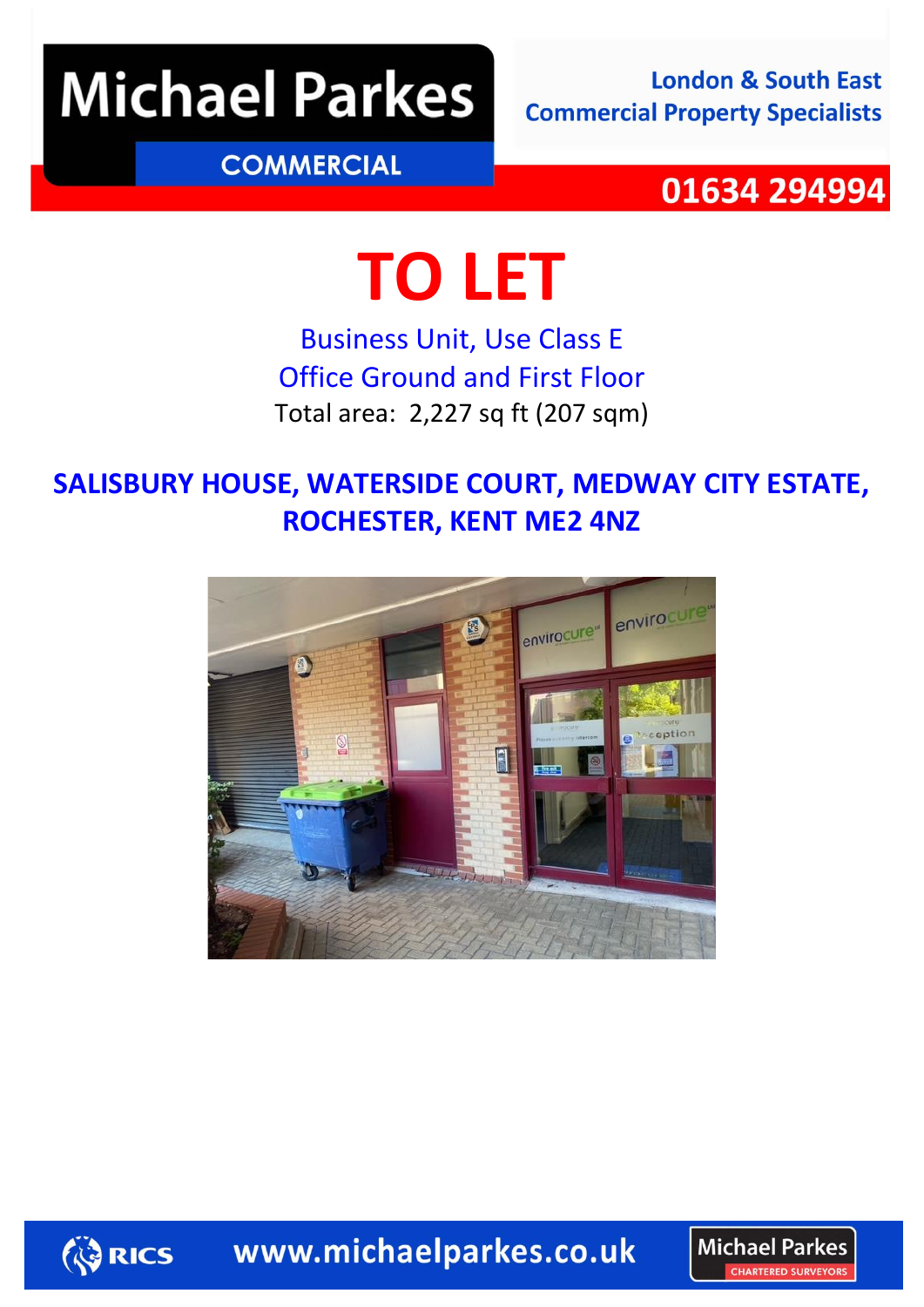### **Michael Parkes COMMERCIAL**

## **034 29499401634 294994**

**Michael Parkes** CHARTERED SURVEYOR

#### **LOCATION**

The premises are situated within Waterside Court, Neptune Close on the Medway City Estate an established commercial area with excellent access to the M2 motorway via the Medway Towns Northern Relief Road.



#### **LOCATION PLAN**

#### **DESCRIPTION**

This modern property is newly refurbished and is constructed with a steel portal frame and blockwork walls over two levels.

Upstairs is an open plan main office with 4 separate perimeter offices. Downstairs is a smaller open plan office with 2 stores, one of which has a large roller shutter access.

There is an internal stairwell between the floors, or a communal stairwell and lift, for alternative access.

The first-floor office spaces are air conditioned, and both upstairs and downstairs office have central heating from a combi boiler in the rear store area.

There are 7 car parking spaces with this unit in the main car park, and sufficient space for 2 further spaces in front of the roller shutter.

The office furniture is available at a price to be agreed with the Landlord if required, as is the CCTV system which is a cloud-based system and covers the majority of the building inside and out

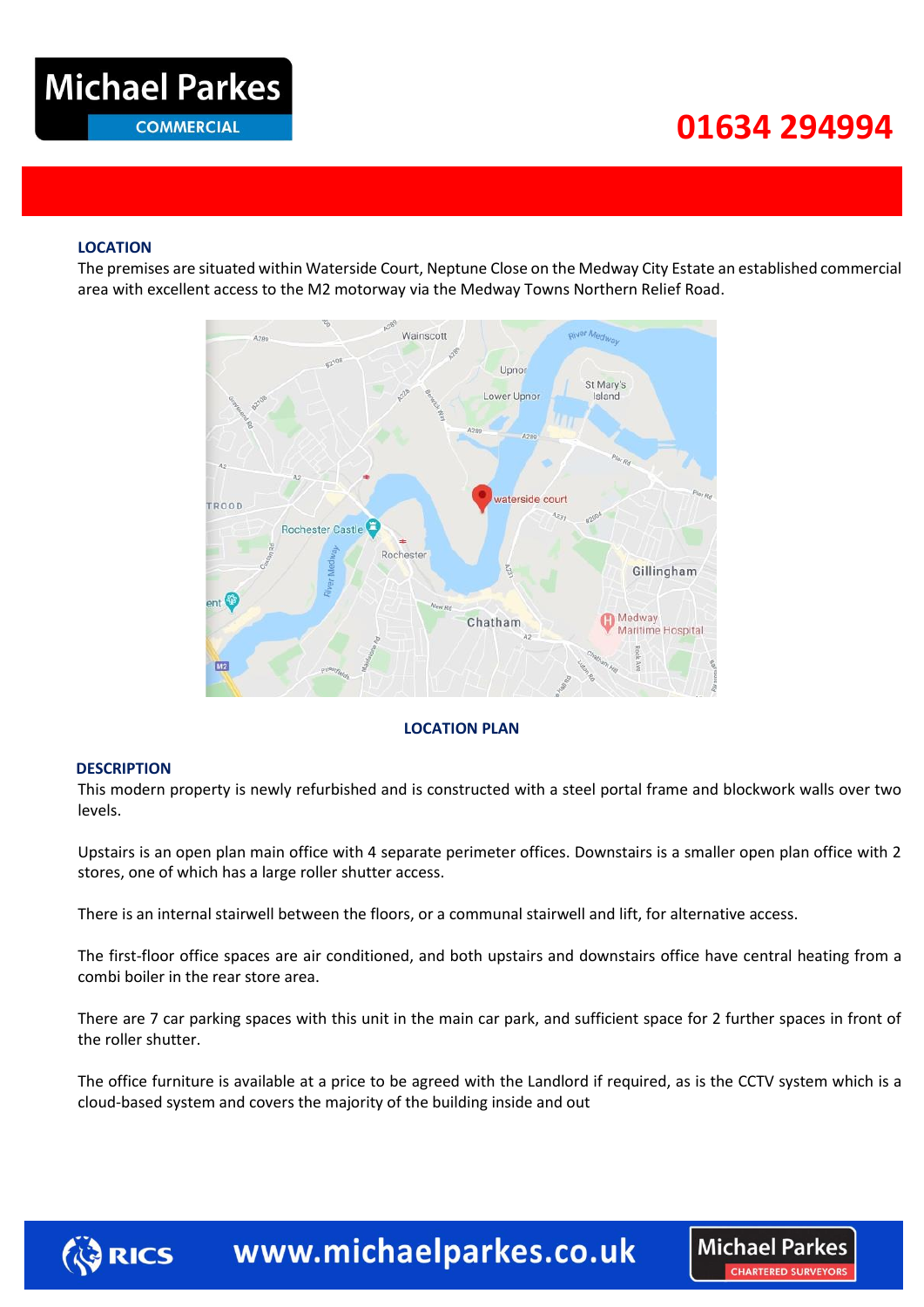

**COMMERCIAL** 

# **034 29499401634 294994**

#### **ACCOMMODATION**

All measurements are net internal and approximate. Ground floor: 1,065 sq ft (99 sq m) First floor: 1,161 sq ft (107.9 sq m)

#### **RENT**

£28,000 per annum



#### **TERM**

A new full repairing and insuring lease for up to 10 years.

#### **SERVICE CHARGE**

A service charge is payable in respect of maintenance/repairs to the common parts. The budget Service Charge to cover the common parts is £1,100 pa.

#### **BUSINESS RATES**

We understand from the VOA website that the current entry in the Rating List 2017 is £14,250.

Applicants are recommended to speak with Medway Council (01634 306000) to establish the Business Rates payable and whether they are eligible for any rate relief.

#### **LEGAL COSTS**

Tenant to pay both parties legal costs.



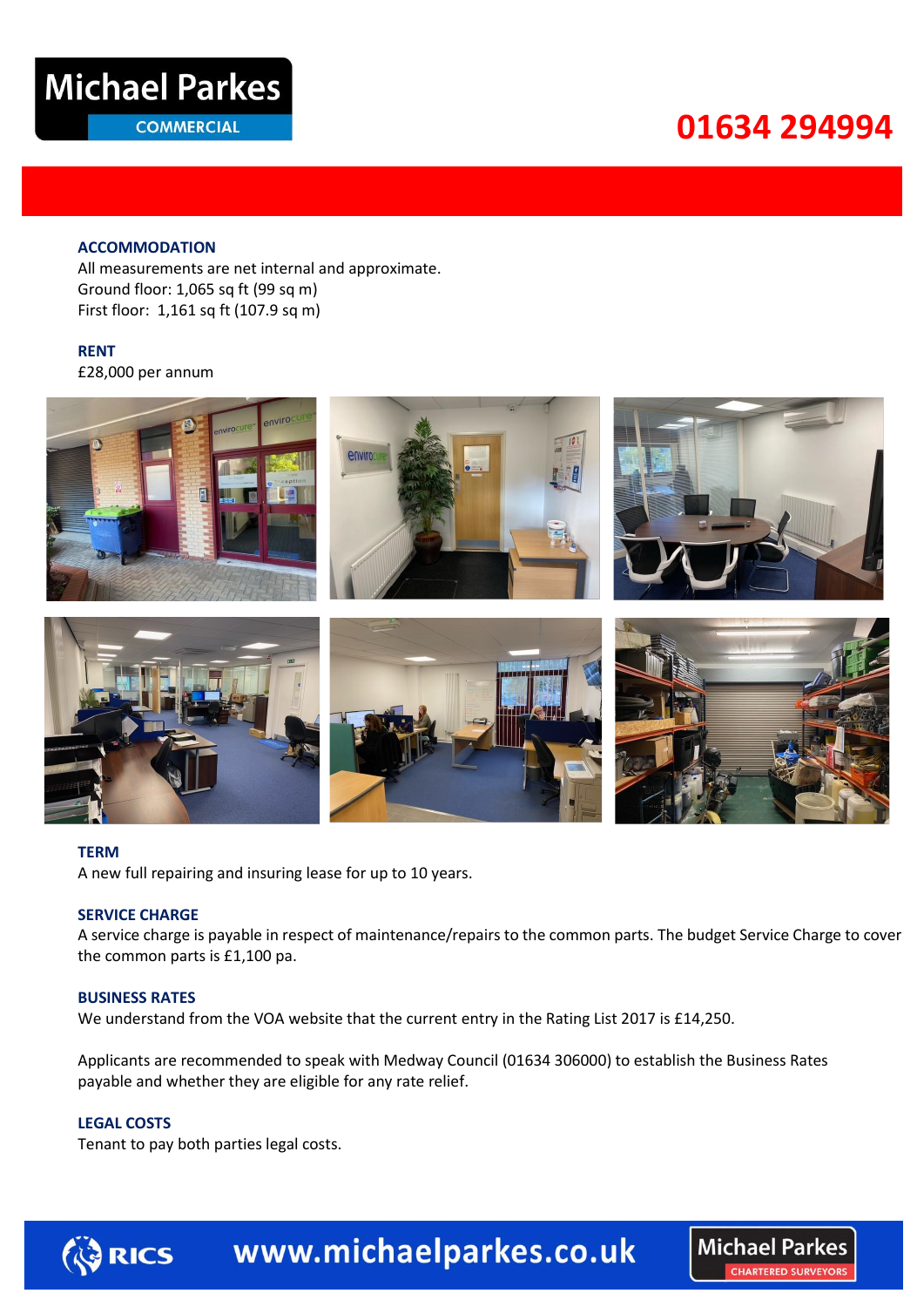### **034 29499401634 294994**

#### **EPC**

| <b>Energy performance certificate (EPC)</b>                                                                                                                |                            |                                                                                 |
|------------------------------------------------------------------------------------------------------------------------------------------------------------|----------------------------|---------------------------------------------------------------------------------|
| <b>Salisbury House</b><br><b>Waterside Court</b><br><b>Neptune Way</b><br><b>Medway City Estate</b><br><b>ROCHESTER</b><br>ME <sub>2</sub> 4N <sub>Z</sub> | <b>Energy rating</b><br>U. | 2 November 2031<br>Valid until:<br>Certificate number: 2899-4213-4367-6285-0103 |
| Property type                                                                                                                                              |                            | B1 Offices and Workshop businesses                                              |
| Total floor area                                                                                                                                           |                            | 261 square metres                                                               |

#### **Energy efficiency rating for this** property

This property's current energy rating is C.



Properties are given a rating from A+ (most efficient) to G (least efficient).

#### **VIEWING**

**ED RICS** 

Strictly by appointment through sole agents Michael Parkes Surveyors.

| Tel:      | 01634 294994                |
|-----------|-----------------------------|
| Email:    | info@michaelparkes.co.uk    |
| Web:      | www.michaelparkes.co.uk     |
| Contacts: | Denise Ford, Caprice Carter |